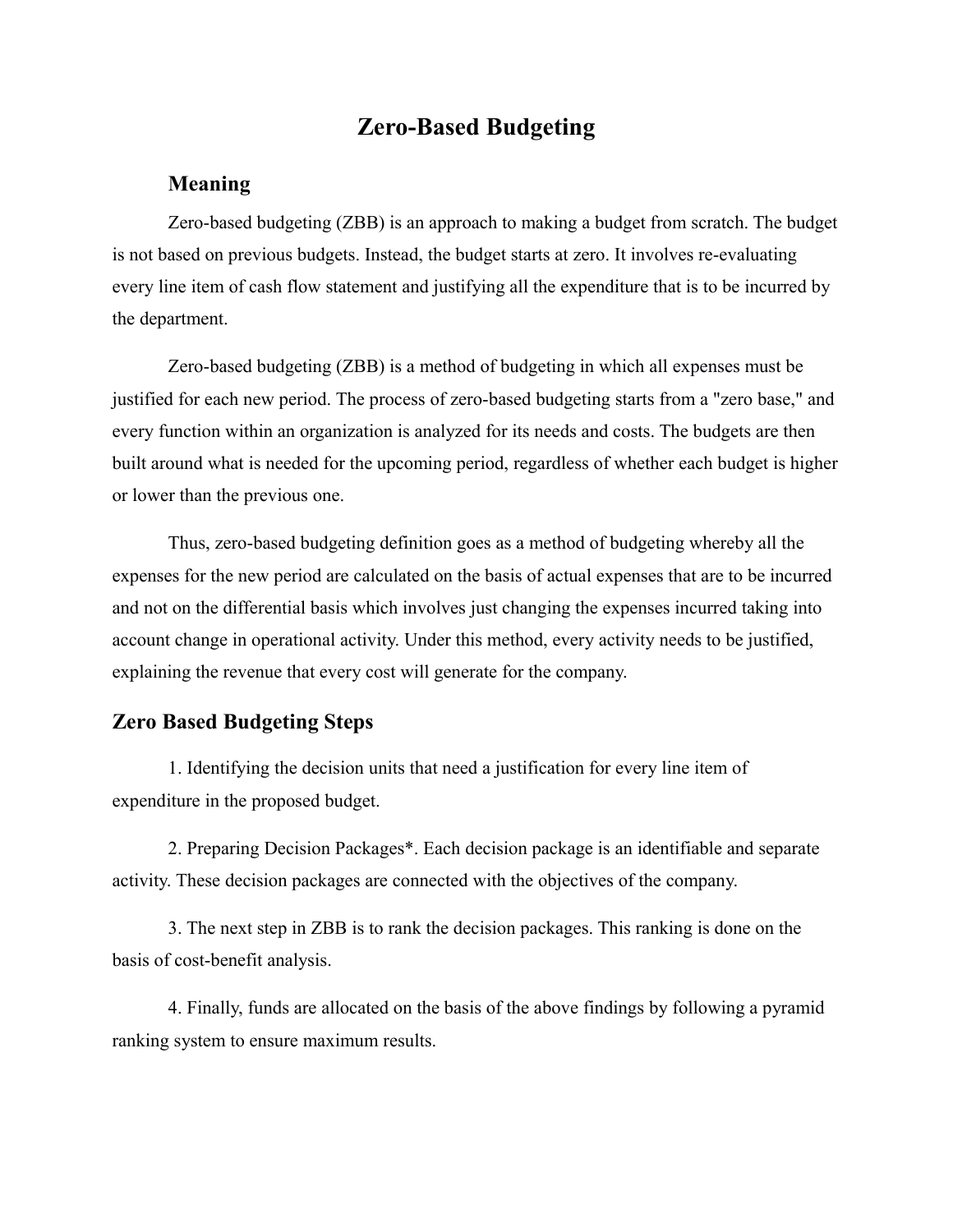### **Differences between Traditional Budgeting and Zero Base Budgeting**

1. In traditional Budgeting, the previous year's budget is taken as a base for the preparation of a budget. Whereas, each time the budget under zero-based budgeting is created, the activities are re-evaluated and thus started from scratch.

2. The emphasis of the traditional budgeting is on the previous expenditure level. On the contrary, zero-based budgeting focuses on forming a new economic proposal, whenever the budget is set.

3. Traditional Budgeting works on cost accounting principle, thereby, it is more accounting oriented. Whereas the zero-based budgeting is decision oriented.

4. In the traditional budgeting, justification of the line items and expenses are not at all required. On the other hand, in zero-based budgeting, proper justification is required, taking into account the cost and benefit.

5. In traditional budgeting, the top management takes decisions regarding any amount that will be spent on a particular product. In contrast, in zero-based budgeting, the decision regarding the spending a specific sum on a particular product is on the managers.

## **Zero Based Budgeting Advantages**

- Efficiency: Zero-based Budgeting helps a business in the allocation of resources efficiently (department-wise) as it does not look at the previous budget numbers, instead looks at the actual numbers
- Accuracy: Against the traditional budgeting method that involves mere some arbitrary changes to the earlier budget, this budgeting approach makes all departments relook every item of the cash flow and compute their operation costs. This methodology helps in cost reduction to a certain extent as it gives a true picture of costs against the desired performance.
- Budget inflation: As mentioned above every expense is to be justified. Zero-based budget compensates the weakness of incremental budgeting of budget inflation.